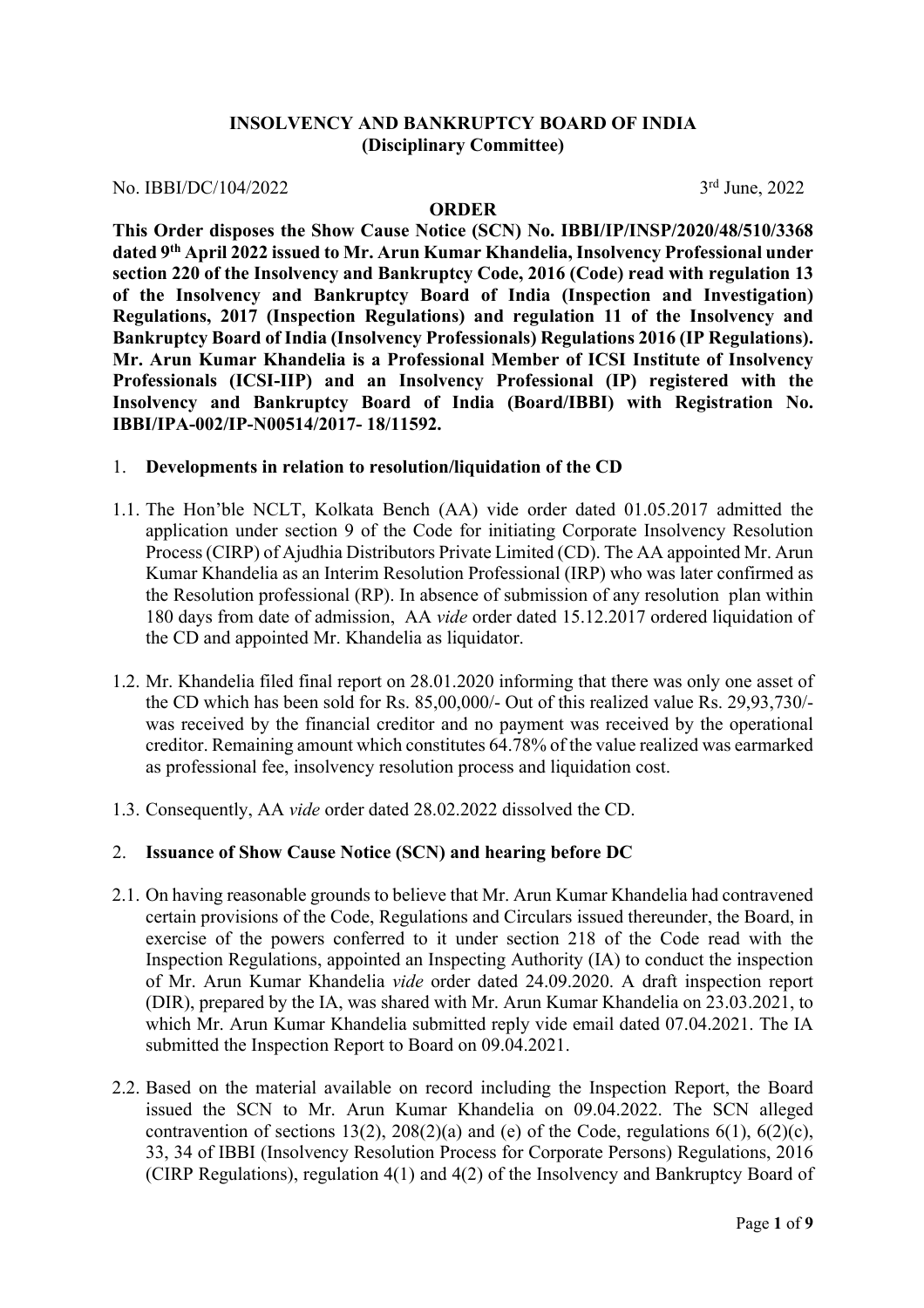India (Liquidation Process) Regulations, 2016 (Liquidation Regulations), and clause 13, 16, 25 and 26 of the Code of Conduct as specified in the First Schedule of the IP Regulations. Mr. Arun Kumar Khandelia replied to the SCN on 27.04.2022.

2.3. The Board referred the SCN, response of Mr. Arun Kumar Khandelia to the SCN and other material available on record to the Disciplinary Committee (DC) for disposal of the SCN in accordance with the Code and Regulations made thereunder. Mr. Arun Kumar Khandelia availed an opportunity of personal hearing before DC on 30.05.2022 through virtual mode where along with him he preferred to be represented by his legal councillor Mr. Arani Guha, Advocate.

## 3. **Consideration of the SCN**

The DC has considered the SCN, response of Mr. Arun Kumar Khandelia to the SCN and other material available on record and accordingly, proceeds to dispose the SCN.

#### 4. **Alleged contraventions and submissions of the IP**

Contraventions alleged in the SCN and Mr. Arun Kumar Khandelia's submissions thereof are summarized below:

## **Contravention – I**

## 4.1. **Withdrawal of Professional fees in capacity of IRP, RP and Liquidator without due approvals**

- 4.1.1 The minutes of the first Committee of Creditors (CoC) meeting dated 09.06.2017 record only an in-principal approval of CoC for the proposed remuneration of Rs. 2,50,000/- per month which was subject to the approval of banker's higher authorities. Even in the subsequent CoC meeting dated 18.07.2017, no professional fee was fixed for the RP. Despite the same, the 13th Progress Report reflects that Mr. Khandelia deducted Rs. 15,00,000/- as remuneration in capacity of IRP and RP during the CIRP period.
- 4.1.2 Regulation 4 (1) of Liquidation Regulations provides that the fee payable to the liquidator shall be in accordance with the decision taken by the CoC under regulation 39D of CIRP Regulations. In all other cases, the liquidator's fees shall be drawn as specified in regulation 4(2) of Liquidation Regulations. However, Mr. Khandelia failed to ensure compliance with regulation 4 of Liquidation Regulations for determination of his fees as a liquidator. 13<sup>th</sup> Progress report reflects that he deducted Rs. 25,00,000/- as his remuneration in capacity of a liquidator. Mr. Khandelia in his reply dated 07.04.2021 to the DIR, *inter alia*, stated that during the liquidation period in view of reduction of work, he voluntarily reduced his remuneration from Rs. 2.5 lakhs per month to Rs. 1 lakh per month.
- 4.1.3 Therefore, he has avoided the due process for fixing of remuneration for his services and drawn the fee from the account of the CD without due authorisation. In view of the above, the Board is of the *prima facie* view that Mr. Khandelia has *inter alia* violated section  $208(2)(a)$ ,  $208(2)(e)$  of Code, regulation 33, 34 of CIRP Regulations, regulation 4 of Liquidation Regulations, clauses 16, 25, 26 of Code of Conduct of IP Regulations.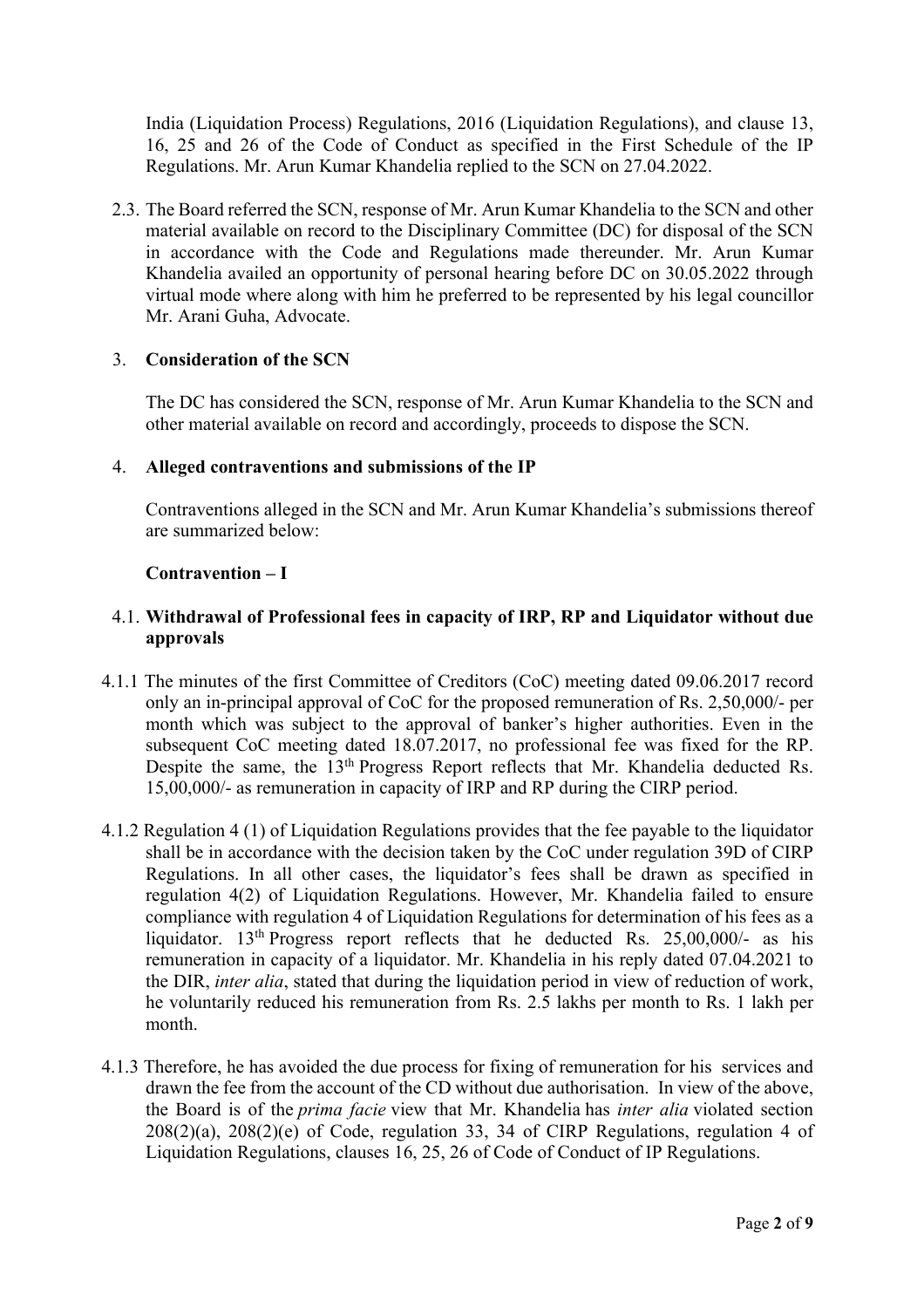## 4.2. **Submissions made by the IP**

- 4.2.1 On the CIRP period fee related contravention, Mr. Khandelia submitted that in the first Meeting of the CoC held on 09.06.2017, the remuneration and expenses were approved in principal and the statement of proposed remuneration for the CIRP period and expenses incurred till that date was tabled and taken over by Mr. Nayak, Assistant General Manager of Oriental Bank of Commerce (OBC), being the sole FC for the approval of higher authorities. Further, on 18.07.2017, the second adjourned first CoC meeting was held. Under item No. 3 of the minutes of the said meeting, proposed remuneration and expenses were specifically approved based on the statement of expenses and remuneration placed earlier on the first COC Meeting held on 09.06.2017. Furthermore, the authorized representative of the OBC being the sole FC has also confirmed the appointment of IRP as RP and his remuneration as per the statement placed in the earlier meeting through polling paper under the signature of Mr. Krishna Chandra Panda (Chief Manager). In view of the aforementioned facts and circumstances he submits that the remuneration was firstly approved in principle and thereafter was confirmed in the adjourned first COC meeting.
- 4.2.2 With respect to fees during liquidation period, Mr. Khandelia submitted that during CIRP period and Liquidation period, despite approaching the COC several times issue could not be resolved. Further, keeping in view the volume of work he has also voluntarily reduced his remuneration of Rs. 2.5 lakhs per month to Rs. 1 lakh per month.
- 4.2.3 Mr. Khandelia submits that he also opted for the alternate option available to him to pray the Hon'ble NCLT by making an interim application no. CA(IB) No. 402/KB/2019 asking direction against the Financial Creditors (FCs) to pay his remuneration and the expenses incurred. The Hon'ble NCLT asked him to serve the copy to the FC which was served multiple times to them. In spite of all these the FC did not bother to reply to the application. Hence he explored both the avenues apart from which he found no other option/avenue under the Code.
- 4.2.4 Regarding another option of table based dispensation, Mr. Kandelia mentioned that his remuneration as Liquidator which works out to be Rs. 1,16,818/- as per regulation 4(2) of Liquidation Regulations amounts to Rs. 4,673/- per month. He has submitted that everyone will agree in terms of the work & the stature of a liquidator and also giving credence to the Circular (IBBI) No. IBBI/IP/013/2018 dated 12.06.2018 regarding reasonable remuneration, Rs. 4,673/- per month is not something that is maybe drawn as a liquidator. Mr. Khandelia submitted that if such remuneration was agreed to, then it would be surely a contravention in relation to reasonableness of the fee.
- 4.2.5 Mr. Khandelia further submitted that he has never avoided the due process of fixing remuneration as it is clear from the above stated facts and circumstances and has never violated any of the stated sections and have never intended to do so. He has always informed the constraints and limitations faced by him to the Hon'ble NCLT by submission of the progress reports and various Interlocutory application and have also shared all the documents/data with IBBI.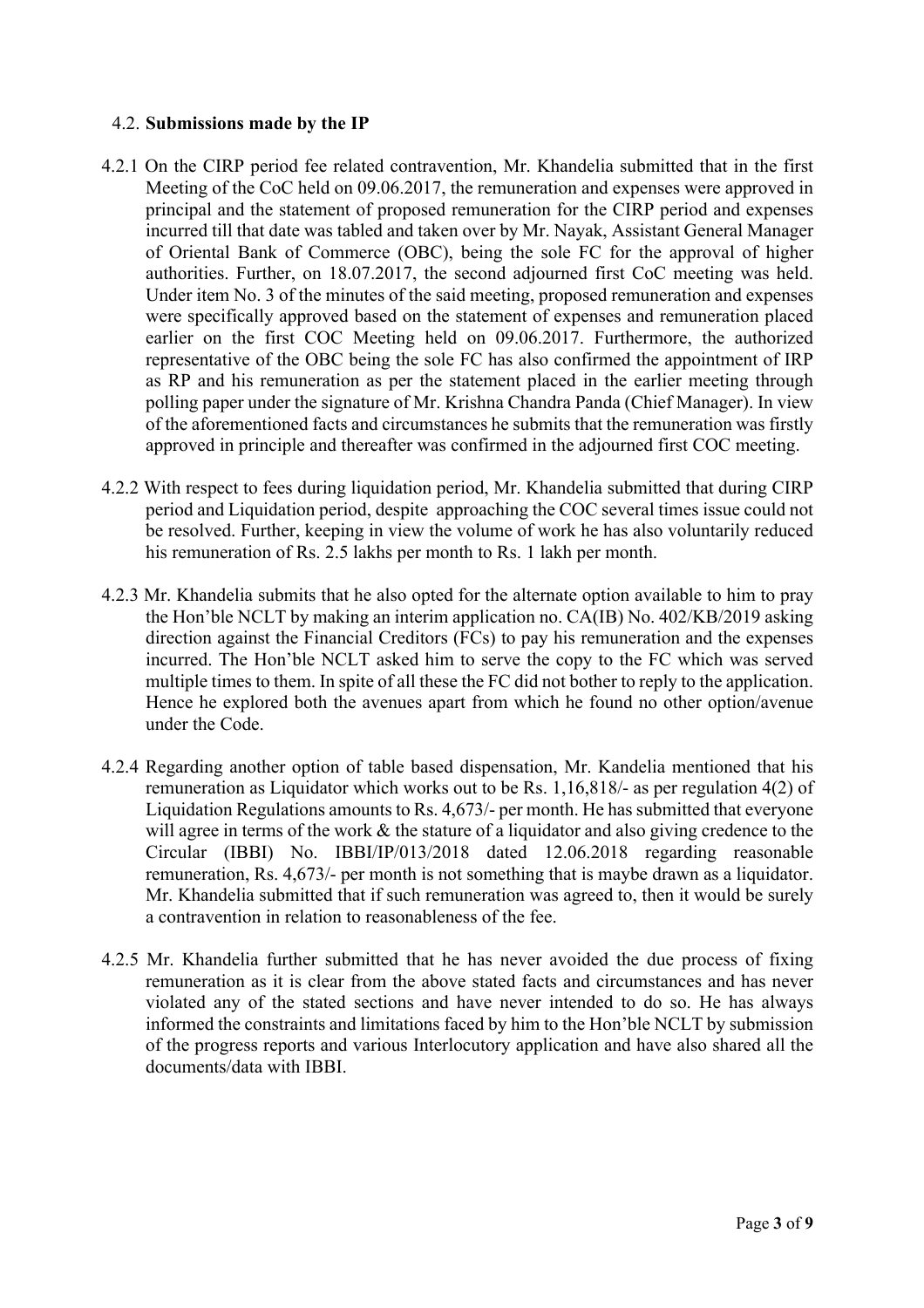## 4.3. **Summary Findings**

- 4.3.1 In respect to the issue of withdrawal professional fees by Mr. Khandelia without due approval, the DC will deal with the issue of fees in capacity of IRP/RP separately from fees in capacity of liquidator.
- 4.3.2 Regarding fees withdrawn by Mr. Khandelia for performing his role as IRP/RP in CIRP of CD, the DC notes his submission that CoC in its meeting dated 18.07.2017 approved through poll the proposed remuneration and expenses specifically based on the statement of expenses and remuneration placed earlier on the first COC Meeting held on 09.06.2017. The resolution read as *"To take note and approve the remuneration and expenses made by the Interim Resolution professional including that on professional advisors which shall constitute Corporate Insolvency Process costs, till the date of the meeting."* The DC notes that the fees of IRP/RP was approved by CoC with 100% majority. In light of reasonable and sufficient cause explained made by Mr. Khandelia and approval accorded by CoC, DC accepts the submissions made by Mr. Khandelia.
- 4.3.3 Regarding fees withdrawn by Mr. Khandelia for performing his duties as Liquidator of CD, the DC notes that fees of Rs. 1 lakh per month fixed and deducted by Mr. Khandelia from sale proceeds received after sale of asset of CD has not been approved or assented either by CoC or by AA.
- 4.3.4 The DC notes that the interim application CA(IB) No. 402/KB/2019 which was filed by Mr. Khandelia for seeking directions from AA to direct Oriental Bank of Commerce (OBC), sole FC, to release his payment or to adjust his expenses and remuneration from the sale proceeds. Through this IA, Mr. Khandelia further prayed that direction may be issued to OBC for fixing the monthly remuneration in respect of the Liquidation procedure in addition to the fees as percentage of the amount realized as prescribed under regulation 4(3) of Liquidation Regulation excluding the payments made to the registered valuers, the e-auction agency, and other related expenses towards agent and broker of properties. The FC appeared before AA on 24.01.2020 in said IA which was disposed of as "*not pressed*" *vide* order dated 24.01.2020. The said order says as under:

*"Ld. Liquidator with his Counsel appears. Ld. Counsel for the Chief Manager, Oriental Bank of Commerce, appears. Chief Manager, Oriental Bank of Commerce also appears in person.*

*CA(IB) No. 402/KB/2018 is not pressed by the Liquidator and disposed of as "not pressed". We hereby dispensed with the appearance of the Chief Manager, Oriental Bank of Commerce. …"*

4.3.5 Mr. Khandelia filed final progress report on 28.01.2020 which was opposed by OBC. AA *vide* order dated 28.02.2020 observed that there is force in submissions made by FC with regards to IRP/RP/Liquidator's claim of fees and cost and directed Mr. Khandelia to submit list of dates stating the event along with supporting documents/vouchers with regard to fees and costs. Mr. Khandelia filed the events chart along with annexures before AA. On 01.12.2022 AA observed that *"Since this matter has come up for hearing after a long hiatus, Registry is directed to issue notice to the applicants for appearance in the matter.*" The AA after hearing the Mr. Khandelia passed order of dissolution of CD on 28.02.2022.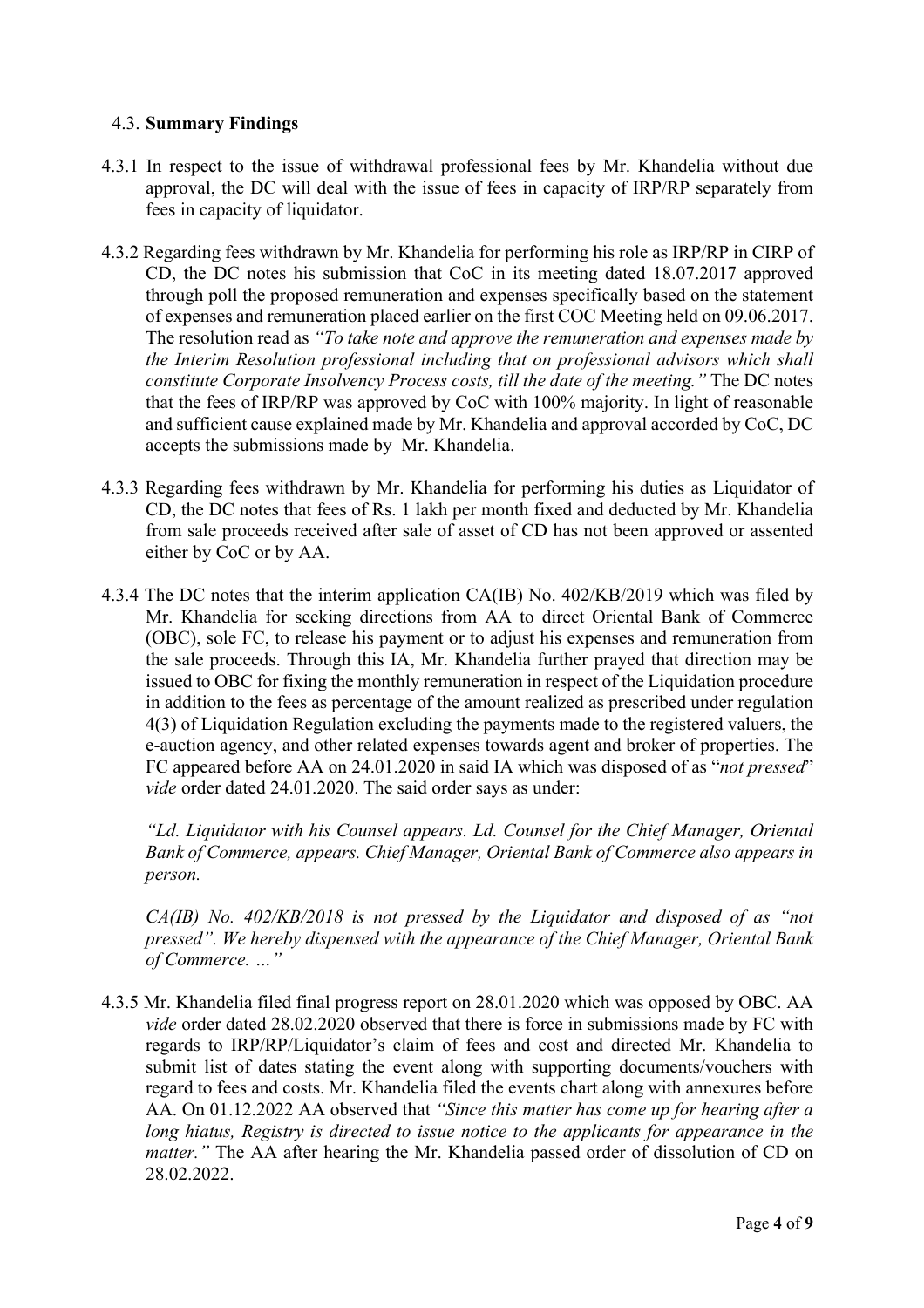4.3.6 The DC observes the following provisions of CIRP Regulations regarding liquidation cost and fees of liquidator:

*"39B.Meeting liquidation cost.* 

*(1) While approving a resolution plan under sub-section (4) of section 30 or deciding to liquidate the corporate debtor under sub-section (2) of section 33, the committee may make a best estimate of the amount required to meet liquidation costs, in consultation with the resolution professional, in the event an order for liquidation is passed under section 33.* 

*(2) The committee shall make a best estimate of the value of the liquid assets available to meet the liquidation costs, as estimated in sub-regulation (1).* 

*(3) Where the estimated value of the liquid assets under sub-regulation (2) is less than the estimated liquidation costs under sub-regulation (1), the committee shall approve a plan providing for contribution for meeting the difference between the two."*

*"39D. Fee of the liquidator.*

*While approving a resolution plan under section 30 or deciding to liquidate the corporate debtor under section 33, the committee may, in consultation with the resolution professional, fix the fee payable to the liquidator, if an order for liquidation is passed under section 33, for –*

*(a) the period, if any, used for compromise or arrangement under section 230 of the Companies Act, 2013;* 

*(b) the period, if any, used for sale under clauses (e) and (f) of regulation 32 of the Insolvency and Bankruptcy Board of India (Liquidation Process) Regulations, 2016; and (c) the balance period of liquidation."*

Further regulation 4 of Liquidation Regulations provides as follows:

*"4. Liquidator's fee.*

*(1) The fee payable to the liquidator shall be in accordance with the decision taken by the committee of creditors under regulation 39D of the Insolvency and Bankruptcy Board of India (Insolvency Resolution Process for Corporate Persons) Regulations, 2016.*

*(2) In cases other than those covered under sub-regulation (1), the liquidator shall be entitled to a fee-*

*(a) at the same rate as the resolution professional was entitled to during the corporate insolvency resolution process, for the period of compromise or arrangement under section 230 of the Companies Act, 2013 (18 of 2013); and* 

*(b) as a percentage of the amount realised net of other liquidation costs, and of the amount distributed, for the balance period of liquidation, as under:"*

| Amount of Realisation /                                | Percentage of fee on the amount realised / distributed |                 |            |  |
|--------------------------------------------------------|--------------------------------------------------------|-----------------|------------|--|
| Distribution (In rupees)                               | in the first six                                       | in the next six | thereafter |  |
|                                                        | months                                                 | months          |            |  |
| Amount of Realisation (exclusive of liquidation costs) |                                                        |                 |            |  |
| On the first 1 crore                                   | 5.00                                                   | 3.75            | 1.88       |  |
| On the next 9 crore                                    | 3.75                                                   | 2.80            | 1.41       |  |
| On the next 40 crore                                   | 2.50                                                   | 1 88            | O 94       |  |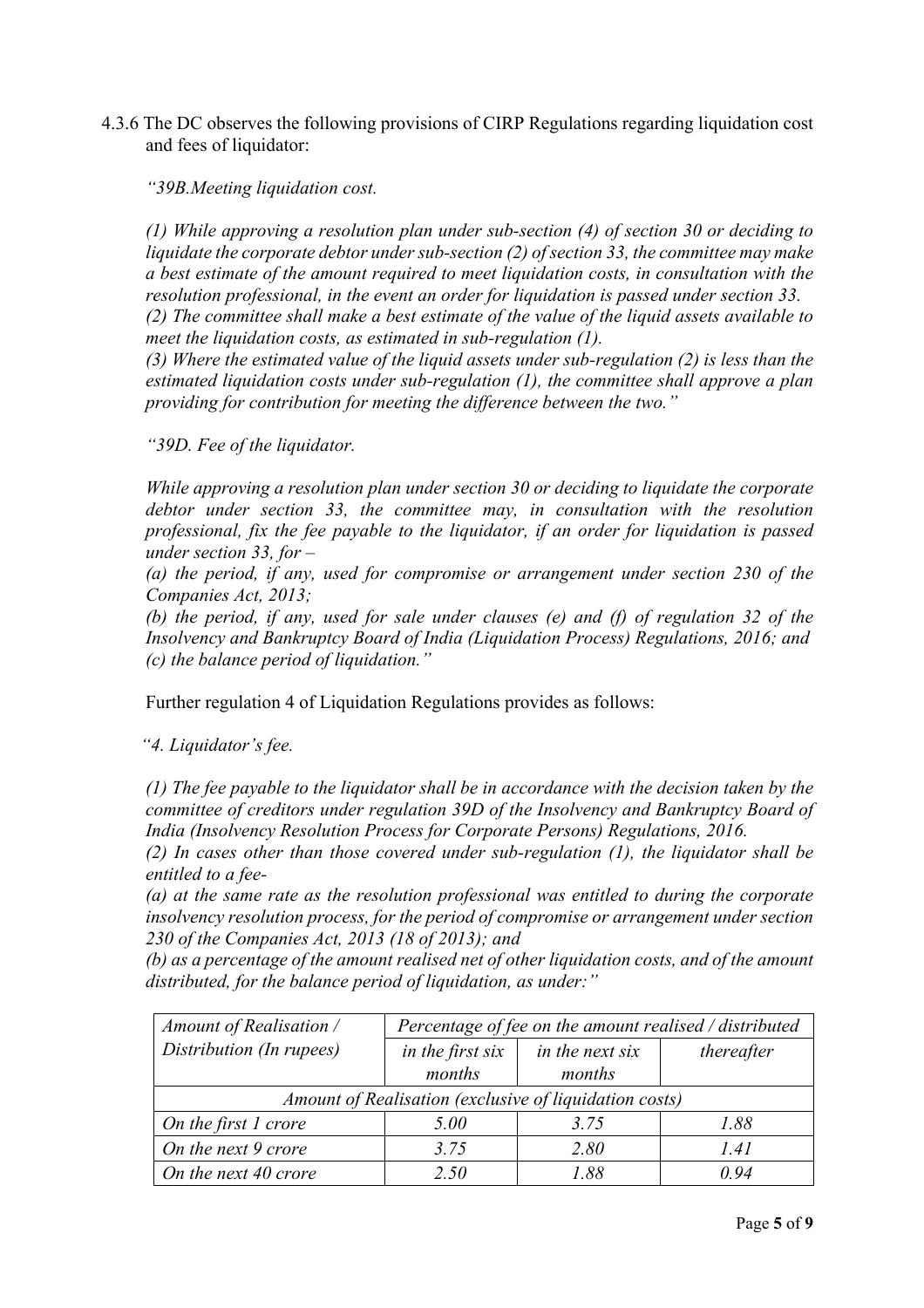| On the next 50 crore                      | 1.25 | 0.94 | 0.51  |  |
|-------------------------------------------|------|------|-------|--|
| On further sums realized                  | 0.25 | 0.19 | 0.10  |  |
| <b>Amount Distributed to Stakeholders</b> |      |      |       |  |
| On the first 1 crore                      | 2.50 | 1.88 | 0.94  |  |
| On the next 9 crore                       | 1.88 | 1.40 | 0.71  |  |
| On the next 40 crore                      | 1.25 | 0.94 | 0.47  |  |
| On the next 50 crore                      | 0.63 | 0.48 | 0.25  |  |
| On further sums distributed               | 0.13 | 0.10 | 0 O 5 |  |

4.3.7 The DC observes that Mr. Khandelia has withdrawn fees of Rs. 1 Lakh per month as per his own sweet will, without adhering the regulation 39D of CIRP Regulations and regulation 4 of Liquidation Regulations. The DC notes the submission of Mr. Khandelia that he has not withdrawn fees as per regulation 4 of Liquidation Regulation as entitlement under the provided table could have very low. The submission of Mr. Khandelia that neither FC nor AA has confirmed his exact remuneration does not hold water as sole FC, i.e., OBC appeared before AA in CA(IB) No. 402/KB/2019 on 24.01.2022 which was dismissed as 'not pressed' implying thereby, that Mr. Khandelia himself did not pursue the said application. Hence it can be concluded that Mr. Khandelia has contravened section 208(2)(a), 208(2)(e) of Code, regulation 4 of Liquidation Regulations, clauses 16, 25, 26 of Code of Conduct of IP Regulations.

## **Contravention-II**

## 4.4. **Delay in Public announcement and reduced time to stakeholders for submission of claims**

Mr. Khandelia was appointed as IRP vide order dated 01.05.2017. Regulation 6(1) of CIRP Regulations requires public announcement to be made within three days of appointment as an IRP. However, the public announcement was made by Mr. Khandelia with a delay of 5 days i.e. on 09.05.2017. Regulation 6(2)(c) of CIRP Regulations requires a period of 14 days from the date of appointment to be provided for submission of proofs of claim. However, the public announcement dated 09.05.2017 made by Mr. Khandelia provided last date for submission of claims as 14.05.2017, thereby reducing the time to only 6 days. In view of the above, the Board was of the *prima facie* view that Mr. Khandelia *inter alia* violated section 13(2), 208(2)(a), 208(2)(e) of Code read with regulation  $6(1)$  and 6(2)(c) of CIRP Regulations, clause 13 of Code of Conduct of IP Regulations.

#### 4.5. **Submissions made by the IP**

Mr. Khandelia admitted that there is a delay of 5 days in public announcement and submitted his explanation that the Code was newly enacted and perhaps it was one of the first cases to have been admitted in the Kolkata NCLT. Being new concept, a marginal time was lapsed. However, no person either contacted him nor filed any application to the Hon'ble NCLT for seeking direction upon him for accepting their claim. Hence, no interest of any creditors has been affected because of this delay as per the records in this matter. The delay was unintentional and did not cause any prejudice to anyone.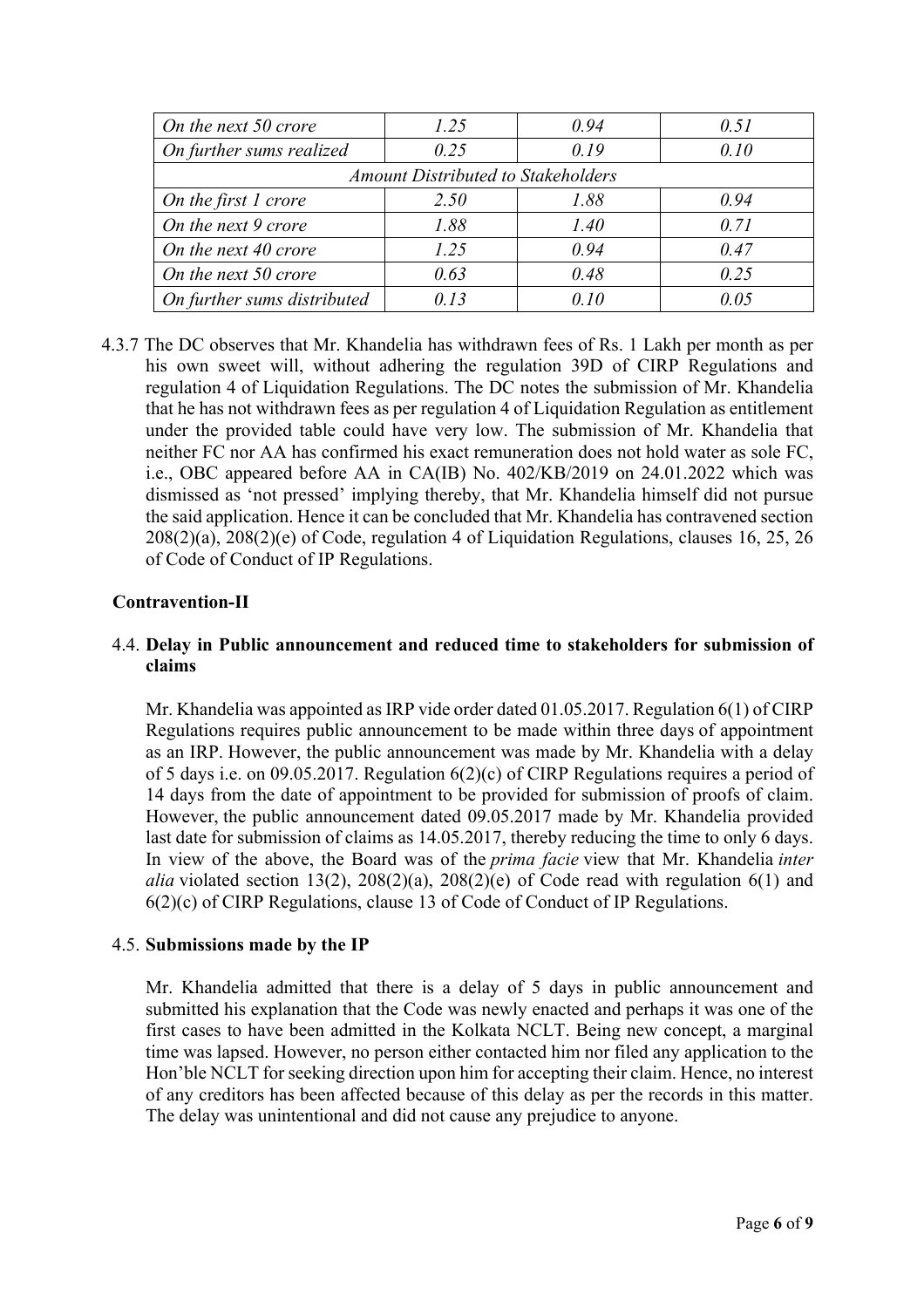#### 4.6. **Summary Findings**

In respect to the issue of delay in public announcement, the DC observes that public announcement was published on 09.05.2017 while it was required to be published by 04.05.2017, i.e., not later than three days from the date of his appointment, i.e., 01.05.2017 as provided in Explanation to regulation 6(1) of CIRP Regulations. The delay has been admitted by Mr. Khandelia in his submissions. Viewing the circumstances of the delay and acceptance of the mistake by Mr. Khandelia, DC does not intend to labour on this point further.

# **5. Order**

- 5.1. On pursual of summary findings with regard to Contravention related to non-adherence of the procedure as enunciated in regulation 4 of the IBBI (Liquidation Process) Regulations, 2016, it is evident that in contravention to available options under the statute, Mr Khandelia, not only *suo moto* fixed his fee but also arbitrarily went ahead to realize the same from the liquidation proceeds.
- 5.2. Though Mr. Khandelia has highlighted that in relation to the workload, he has reduced the fee from Rs. 2.5 lakh per month being charged by him as IRP/RP to Rs 1.00 Lakh per month. However, either through his written submissions or during oral hearing he could substantiate under what provisions, he derived the authority to decide his own fee and what was economic rationale for the same. Further charging an uniform fee throughout the liquidation period again is against the spirit of procedural architecture built around the fixation of the liquidator's fee. The Bankruptcy Law Reforms Committee in its final report mentioned that ; *"The fees that the Liquidator can charge must be a decreasing function of time. Under such a fee structure, the same realisation obtained in the second year will mean a smaller fee for the liquidator than the fee for the realisation in the first year."*
- 5.3. Further, Mr. Khandelia has made his defence on the grounds of "reasonableness' and in this regard he has sighted Circular no. IBBI/IP/013/2018 dated 12.06.2018. In this regard it is to mention that the said circular refers to fees and expenses incurred during the CIRP and is issued under Regulation 34A of the CIRP Regulations which related to "Disclosure of Costs". Further fee fixation issue during CIRP is governed by Regulation 33 and 34 of the CIRP Regulations, which does not authorize IRP or RP as the case may be to fix his own fee. For clarity regulation 33 and 34 is reproduced below:

*"33. Costs of the interim resolution professional.* 

*(1) The applicant shall fix the expenses to be incurred on or by the interim resolution professional.* 

*(2) The Adjudicating Authority shall fix expenses where the applicant has not fixed expenses under sub-regulation (1).* 

*(3) The applicant shall bear the expenses which shall be reimbursed by the committee to the extent it ratifies.* 

*(4) The amount of expenses ratified by the committee shall be treated as insolvency resolution process costs.* 

*Explanation. - For the purposes of this regulation, "expenses" include the fee to be paid to the interim resolution professional, fee to be paid to insolvency professional entity, if*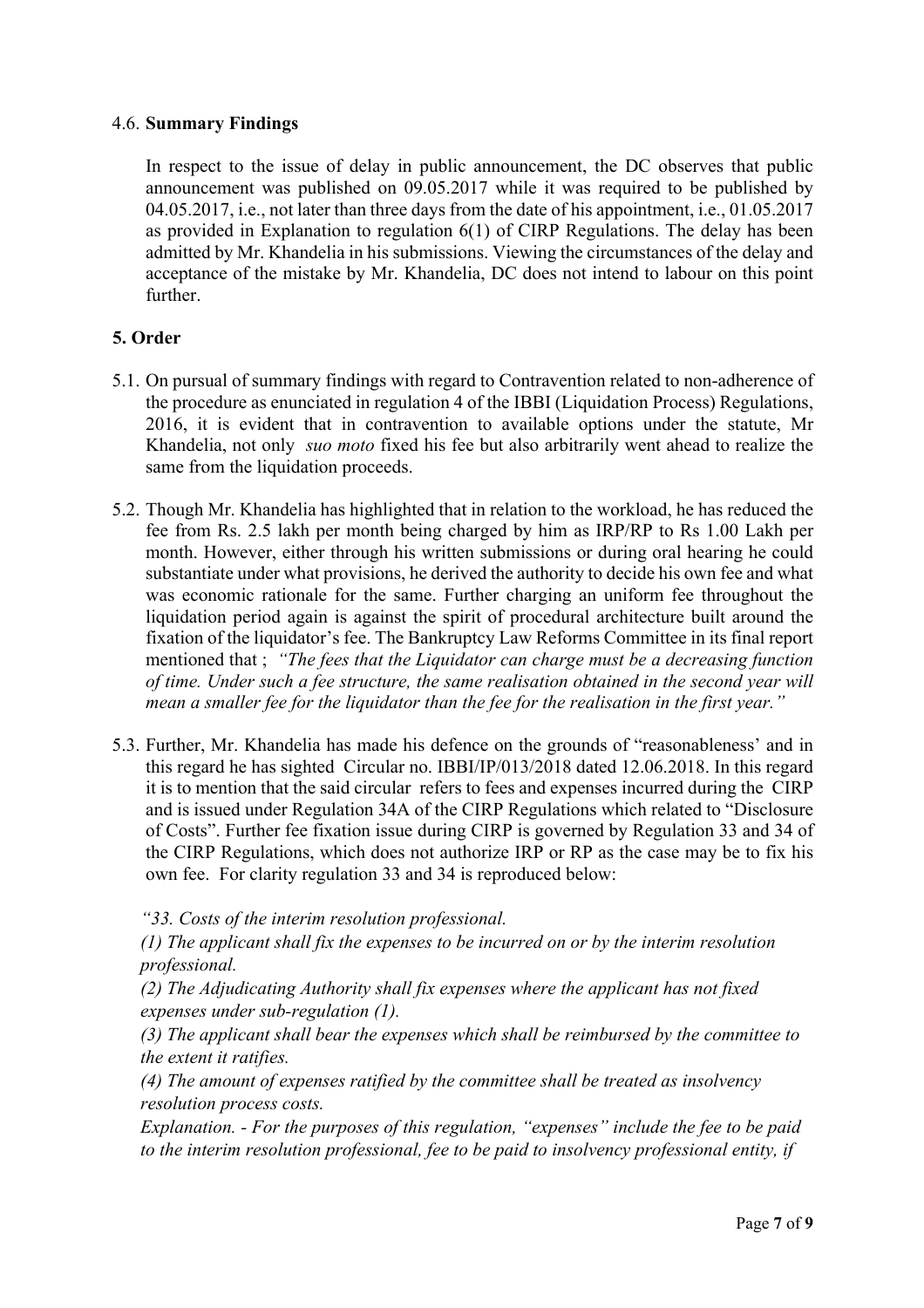*any, and fee to be paid to professionals, if any, and other expenses to be incurred by the interim resolution professional."*

*"34. Resolution professional costs. The committee shall fix the expenses to be incurred on or by the resolution professional and the expenses shall constitute insolvency resolution process costs.*

*Explanation. - For the purposes of this regulation, "expenses" include the fee to be paid to the resolution professional, fee to be paid to insolvency professional entity, if any, and fee to be paid to professionals, if any, and other expenses to be incurred by the resolution professional*."

5.4. Not only fee has to be fixed in a manner prescribed under the regulations by the stakeholders authorized to do so as highlighted above, the reasonableness has to be with reference to work performed and should not have dipropionate effect on the interests of other claimants. In the current case, the fee of drawn by Mr. Khandelia in various capacities works out to over 47% of the realized amount. Hon'ble NCLAT in matter of Jayesh N. Sanghrajka, R.P. of Ariisto Developers Pvt. Ltd. vs. The Monitoring Agency nominated by the Committee of Creditors of Ariisto Developers Pvt. Ltd., CA AT (Ins.) No. 392 of 2021 in its judgement dated 20.09.2021 inter-alia observed:

*"…The role of the Resolution Professional has to be like a dispassionate person concerned with performance of his duties under the Code for reasonable fees and it cannot be result oriented……. Fees cannot be disproportionate to eat into the percentage of other claimants of the Corporate Debtor and the Corporate Debtor about to be resolved*."

- 5.5 Though it has been argued that monetary appropriation of fee by Mr. Khandelia is not significant, nevertheless, in case a lenient view is taken in the instant case, then it shall be sending a wrong message to the market that one can get away even with serious charge of violating the set procedure under the statute and fix and appropriate fee for oneself in one context or the other without due authorization.
- 5.6 Accordingly, the DC finds that the actions of Mr. Arun Kumar Khandelia are in violation of section 13(2), 208(2)(a), 208(2)(e) of Code, regulation 4 of Liquidation Regulations, regulation 6(1) and 6(2)(c) of CIRP Regulations, clauses 13, 16, 25, 26 of Code of Conduct of IP Regulations.
- 5.7 In view of the foregoing contraventions, the DC, in exercise of the powers conferred under section 220 of the Code read with Regulation 11 of the IBBI (Insolvency Professionals) Regulations, 2016 and Regulation 13 of the IBBI (Inspection and Investigation) Regulations, 2017, hereby, suspends the registration of Mr. Arun Kumar Khandelia having registration no. IBBI/IPA-002/IP-N00514/2017- 18/11592, for a period of 12 months.
- 5.8 In addition, the DC hereby imposes a penalty on Mr. Khandelia of Rs five lakh and directs him to deposit the penalty amount directly to the Consolidated Fund of India (CFI) under the head of "penalty imposed by IBBI" on **https://bharatkosh.gov.in** within 45 days from the date of issue of this order and submit a copy of the transaction receipt to the Insolvency